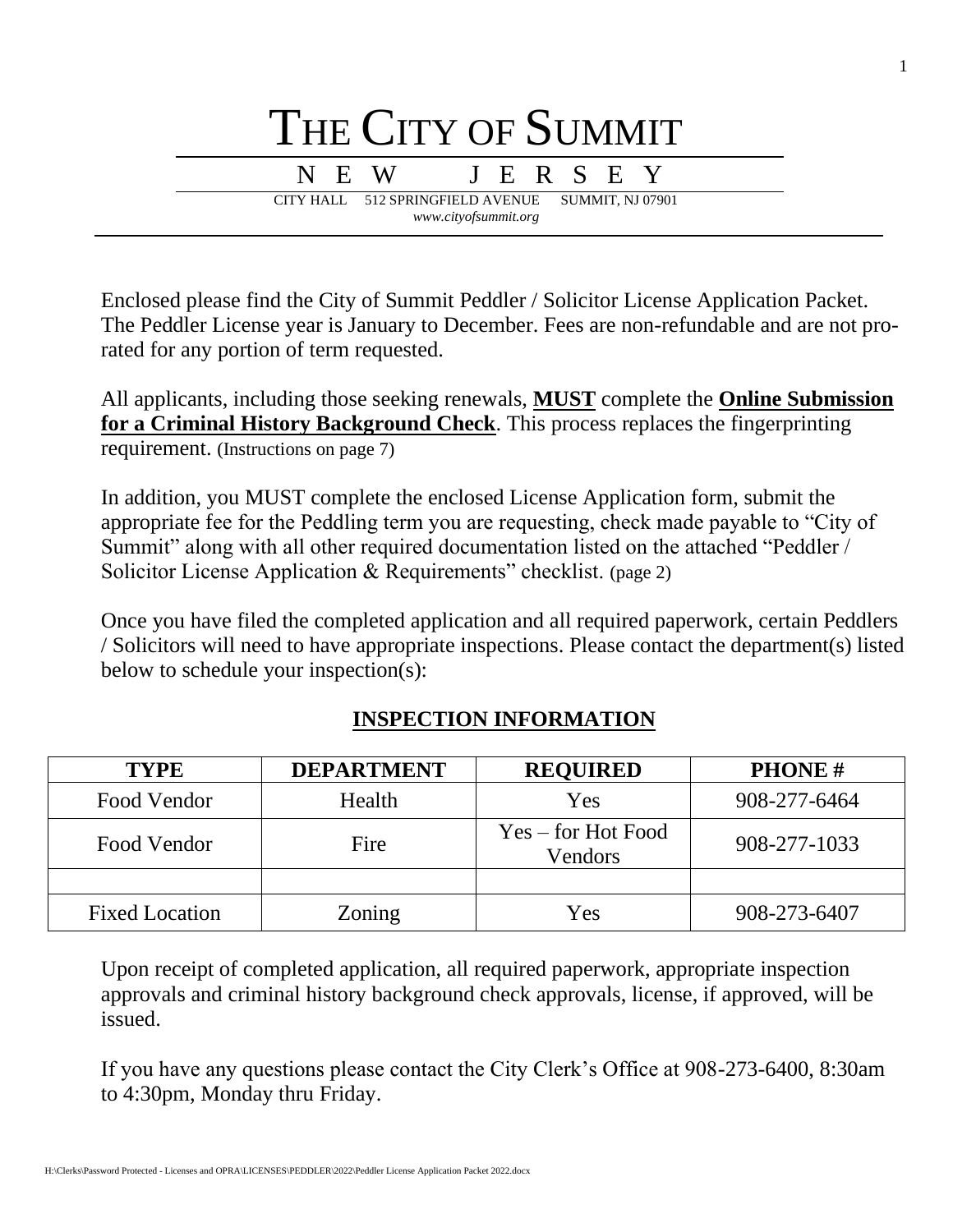# **PEDDLER / SOLICITOR LICENSE APPLICATION & REQUIREMENTS**

The following requirements must be submitted in order to process an application for a Peddler or Solicitor License. Applications missing *any* of the following required information **will not be processed** until complete.

- 1. Completed application.
- 2. Attach two 2" x 2" photographs taken 60 days immediately prior to the date of the application.
- 3. Copy of Valid Driver's License or current valid I.D.
- 4. Each new applicant and all renewal applicants must complete the electronic filing for Criminal History Record, instructions are enclosed in this packet.
- 5. Proof of current New Jersey Sales Tax Certificate of Authority, if applicable.
- 6. If a fixed or temporary location will be utilized, ONE (1) copy of detailed site plan not to exceed 11" x 17".
- 7. If a vehicle will be utilized, copy of valid registration and vehicle insurance card.
- 8. Business insurance provide Certificate of Insurance showing coverage listed below and proof of payment for the time period that the license will be utilized for:
	- A. Comprehensive General Liability \$1,000,000.00 (combined single limit each occurrence), and, if a vehicle is used;
	- B. Business Automobile Liability one million (\$1,000,000.00) dollars (each accident), or if the license is granted to an entity that does not own any automobiles and uses employees that would use their own automobiles to conduct the business, then Employers Nonownership Automobile Liability would be acceptable for the Business Auto Insurance requirement; and,
	- C. Indemnification and hold harmless statement (see ordinance for terminology); and,
	- D. City of Summit named as "Certificate Holder" and included as additional insured with respect to losses arising solely from the licensed activity (see ordinance for terminology).
- 9. A non-refundable and non-proratable fee payable by check to "City of Summit" or cash (in person only) as follows:

| Daily   | door to door only                       | \$50/day      |
|---------|-----------------------------------------|---------------|
| Weekly  | (6 consecutive days, excluding Sundays) | \$100/week    |
| Monthly |                                         | $$300/m$ onth |
| Yearly  |                                         | \$500/year    |

- 10. If fixed location applies, an additional \$578 per location is required.
- 11. Once approved, the City will provide a license which each Solicitor / Peddler must display when conducting business in the City of Summit.

Please read the enclosed ordinance for all rules and regulations that may not be included in the information listed here.

For your information, the permitted hours to Peddle/Solicit are 9:00 a.m. to 9:00 p.m. Monday through Saturday. Sundays are prohibited for selling, soliciting and/or distributing activities.

Peddlers/Solicitors must notify the Police Department in writing on a weekly basis of the areas (street locations) that will be canvassed and advise of any changes to said plans. It is preferred that you notify the Police Department each day as to your anticipated location(s).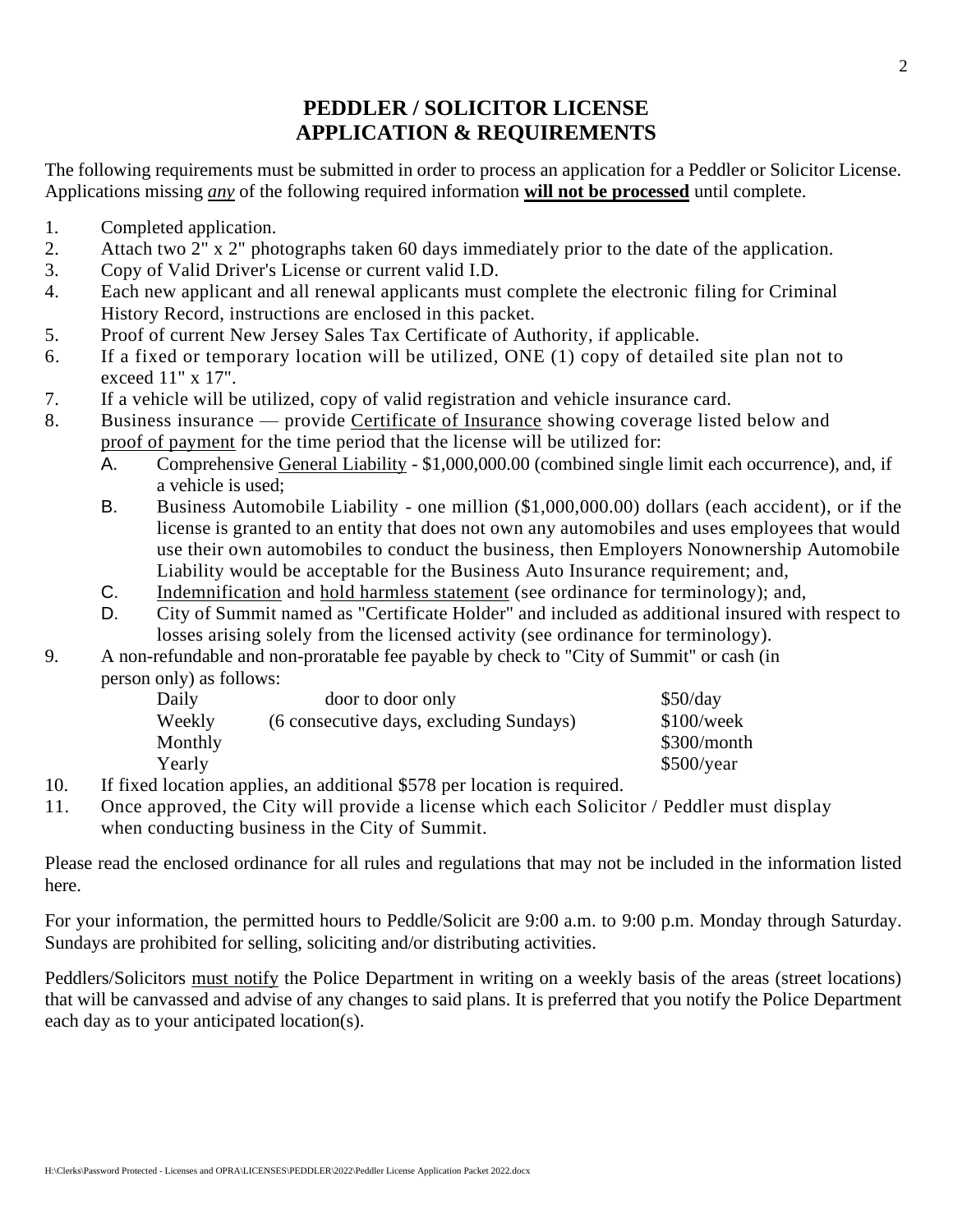| N E W<br>J E R S E Y<br>CITY HALL 512 SPRINGFIELD AVENUE<br><b>SUMMIT, NJ 07901</b><br>www.cityofsummit.org |                                                                                          |                        |                                                                  |     |
|-------------------------------------------------------------------------------------------------------------|------------------------------------------------------------------------------------------|------------------------|------------------------------------------------------------------|-----|
|                                                                                                             | <b>PEDDLER / SOLICITOR LICENSE APPLICATION</b>                                           | (Please Print Clearly) |                                                                  |     |
| Type of Application:<br>(Check all that apply)                                                              | $\Box$ Daily \$50.00<br>$\Box$ Monthly \$300.00<br>$\Box$ Annual \$500.00                |                        | $\Box$ Weekly \$100.00<br>(6 consecutive days excluding Sundays) |     |
|                                                                                                             | $\Box$ Fixed Location \$578.00 (annual only)<br>Address & Description of Fixed Location: |                        |                                                                  |     |
|                                                                                                             |                                                                                          |                        |                                                                  |     |
|                                                                                                             |                                                                                          |                        |                                                                  |     |
|                                                                                                             |                                                                                          |                        |                                                                  |     |
| <b>CONTACT INFORMATION</b>                                                                                  |                                                                                          |                        |                                                                  |     |
|                                                                                                             |                                                                                          |                        |                                                                  |     |
|                                                                                                             |                                                                                          |                        |                                                                  |     |
|                                                                                                             |                                                                                          |                        |                                                                  |     |
|                                                                                                             |                                                                                          |                        |                                                                  |     |
| PERSONAL INFORMATION                                                                                        |                                                                                          |                        |                                                                  |     |
|                                                                                                             |                                                                                          |                        |                                                                  |     |
|                                                                                                             |                                                                                          |                        |                                                                  |     |
| HAIR COLOR   EYE COLOR                                                                                      |                                                                                          | HEIGHT                 | WEIGHT                                                           | SEX |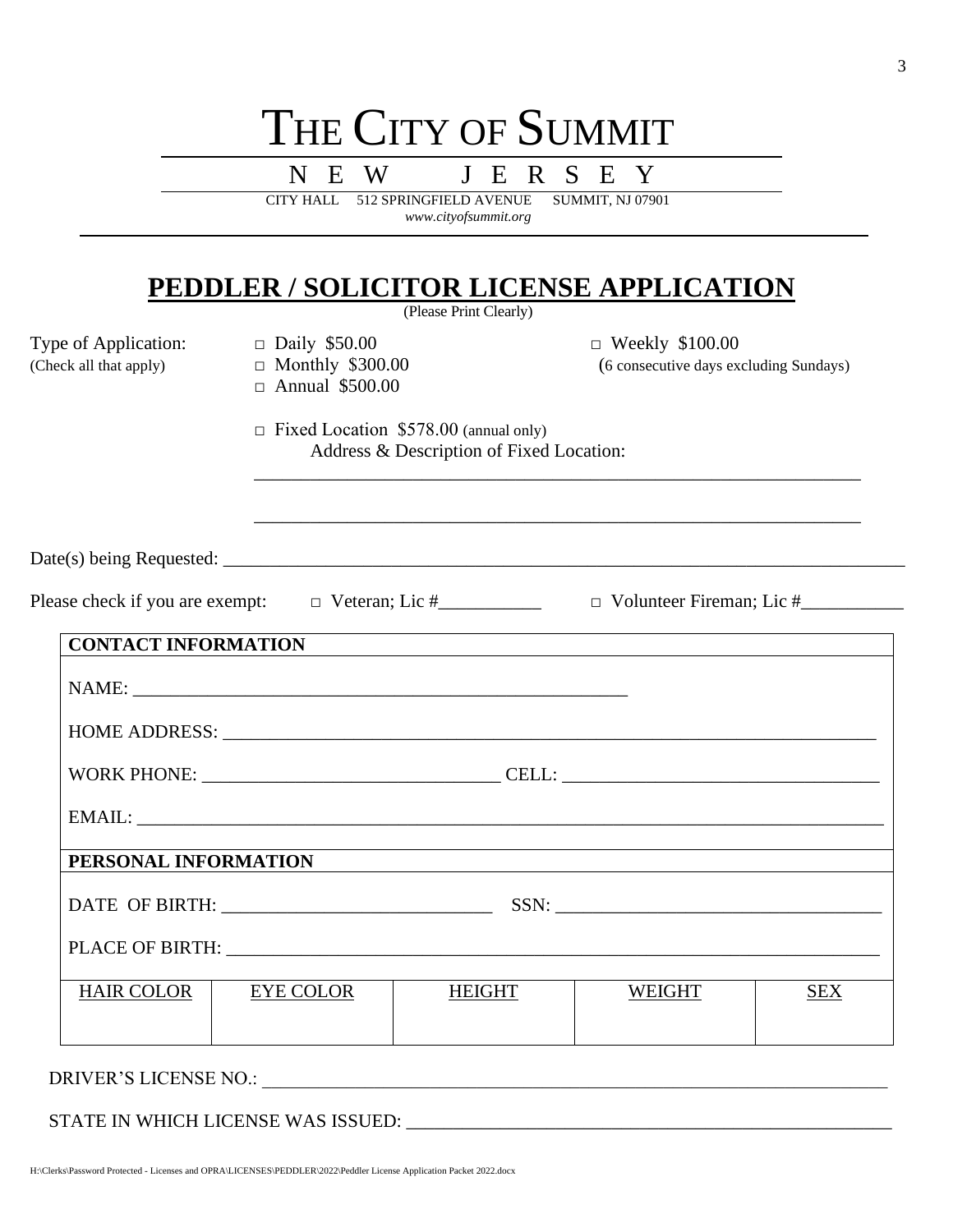$YES$  NO  $\Box$ 

 IF YES, REPORT DATE(S) LOCATION(S) OF THE OFFENSE(S) AND DETAILED NATURE OF THE OFFENSE(S) (attach an additional sheet if necessary)\_\_\_\_\_\_\_\_\_\_\_\_\_\_\_\_\_\_\_\_\_\_\_\_\_\_\_\_

\_\_\_\_\_\_\_\_\_\_\_\_\_\_\_\_\_\_\_\_\_\_\_\_\_\_\_\_\_\_\_\_\_\_\_\_\_\_\_\_\_\_\_\_\_\_\_\_\_\_\_\_\_\_\_\_\_\_\_\_\_\_\_\_\_\_\_\_\_\_\_\_\_\_\_\_\_\_\_\_\_\_\_\_\_\_\_\_\_\_\_\_\_

\_\_\_\_\_\_\_\_\_\_\_\_\_\_\_\_\_\_\_\_\_\_\_\_\_\_\_\_\_\_\_\_\_\_\_\_\_\_\_\_\_\_\_\_\_\_\_\_\_\_\_\_\_\_\_\_\_\_\_\_\_\_\_\_\_\_\_\_\_\_\_\_\_\_\_\_\_\_\_\_\_\_\_\_\_\_\_\_\_\_\_\_\_

# **ORGANIZATION / EMPLOYER INFORMATION** (If applicant is a corporation, give name, address, phone # of registered agents) ORGANIZATION NAME: \_\_\_\_\_\_\_\_\_\_\_\_\_\_\_\_\_\_\_\_\_\_\_\_\_\_\_\_\_\_\_\_\_\_\_\_\_\_\_\_\_\_\_\_\_\_\_\_\_\_\_\_\_\_\_\_\_\_\_\_\_\_\_\_ ADDRESS: BUSINESS PHONE: \_\_\_\_\_\_\_\_\_\_\_\_\_\_\_\_\_\_\_\_\_\_\_\_\_\_\_\_\_\_\_\_ FAX: \_\_\_\_\_\_\_\_\_\_\_\_\_\_\_\_\_\_\_\_\_\_\_\_\_\_\_\_\_\_\_\_ CONTACT NAME: \_\_\_\_\_\_\_\_\_\_\_\_\_\_\_\_\_\_\_\_\_\_\_\_\_\_\_\_\_\_\_\_\_ PHONE: \_\_\_\_\_\_\_\_\_\_\_\_\_\_\_\_\_\_\_\_\_\_\_\_\_\_\_\_\_ **ADDITIONAL INFORMATION** SALES TAX I.D. OR TAX EXEMPT #: \_\_\_\_\_\_\_\_\_\_\_\_\_\_\_\_\_\_\_\_\_\_\_\_\_\_\_\_\_\_\_\_\_\_\_\_\_\_\_\_\_\_\_\_\_\_\_\_\_\_\_\_\_\_ **VEHICLE INFORMATION** LICENSE PLATE # YEAR | MAKE | MODEL | COLOR

| PRODUCT INFORMATION                     |      |
|-----------------------------------------|------|
|                                         |      |
| HOW GOODS WILL BE DELIVERED:            |      |
| WHERE GOODS ARE MANUFACTURED / PRODUCED |      |
|                                         |      |
| ADDRESS:                                |      |
|                                         | FAX: |
|                                         |      |

H:\Clerks\Password Protected - Licenses and OPRA\LICENSES\PEDDLER\2022\Peddler License Application Packet 2022.docx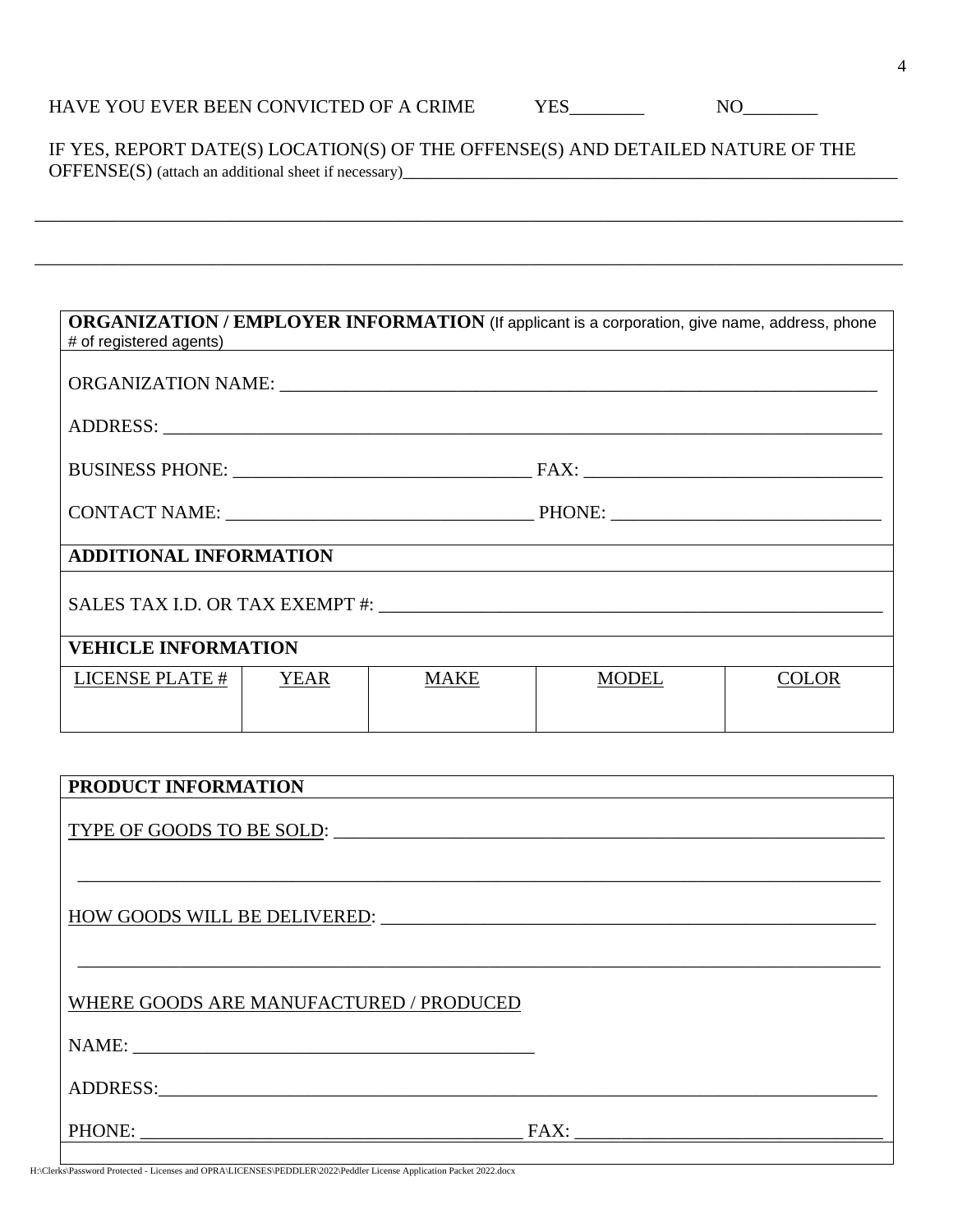| <b>LIST TWO BUSINESS REFERENCES</b>                                                                                                                                                                                                                                                                                                                                                                                                                                 |              |
|---------------------------------------------------------------------------------------------------------------------------------------------------------------------------------------------------------------------------------------------------------------------------------------------------------------------------------------------------------------------------------------------------------------------------------------------------------------------|--------------|
|                                                                                                                                                                                                                                                                                                                                                                                                                                                                     |              |
|                                                                                                                                                                                                                                                                                                                                                                                                                                                                     |              |
| $\text{CITY / STATE / ZIP} \_\!\_\!\_\!\_ \text{CITY / STATE /{} \_\!\_\!\_ \text{CITY /{} \_\!\_\!\_ \text{CITY /{} \_\!\_\!\_ \text{CITY /{} \_\!\_\!\_ \text{CITY /{} \_\!\_\!\_ \text{CITY /{} \_\!\_\!\_ \text{CITY /{} \_\!\_\!\_ \text{CITY /{} \_\!\_\!\_ \text{CITY /{} \_\!\_\!\_ \text{CITY /{} \_\!\_\!\_ \text{CITY /{} \_\!\_\!\_ \text{CITY /{} \_\!\_\!\_ \text{CITY /{} \_\!\_\!\_ \text{CITY /{} \_\!\_\!\_ \text{CITY /{} \_\!\_\!\_ \text{CITY$ |              |
|                                                                                                                                                                                                                                                                                                                                                                                                                                                                     |              |
|                                                                                                                                                                                                                                                                                                                                                                                                                                                                     |              |
|                                                                                                                                                                                                                                                                                                                                                                                                                                                                     |              |
|                                                                                                                                                                                                                                                                                                                                                                                                                                                                     |              |
| CITY / STATE / ZIP                                                                                                                                                                                                                                                                                                                                                                                                                                                  |              |
|                                                                                                                                                                                                                                                                                                                                                                                                                                                                     |              |
| <b>RELATIONSHIP:</b>                                                                                                                                                                                                                                                                                                                                                                                                                                                | YEARS KNOWN: |

#### **STATEMENT**

- 1. I hereby acknowledge that the provisions of the City of Summit Peddler/Solicitor Ordinance Section 4-5 are understood and that, if I violate any of the provisions, I am subject to appropriate penalties and/or license revocation.
- 2. I hereby certify that all the above information and statements made are true. I am aware that if any of the statements or information are wrongfully represented, I am subject to appropriate penalties and/or license revocation.

(Signature of Applicant) Date

(Signature of Applicant) Date

### **TO WHOM IT MAY CONCERN**

 I, \_\_\_\_\_\_\_\_\_\_\_\_\_\_\_\_\_\_\_\_\_\_\_\_, hereby authorize any individual company, person or institution with whom I have been associated, to furnish the Detective Bureau of the Summit Police Department with any information concerning my ability and character which they have on record or otherwise, and I do hereby release the individual, company, or institution and all individuals connected therewith from any or all actions, suits, claims, damages and liability arising out of the furnishing of such information.

(Signature of Applicant) Date

(Signature of Applicant) Date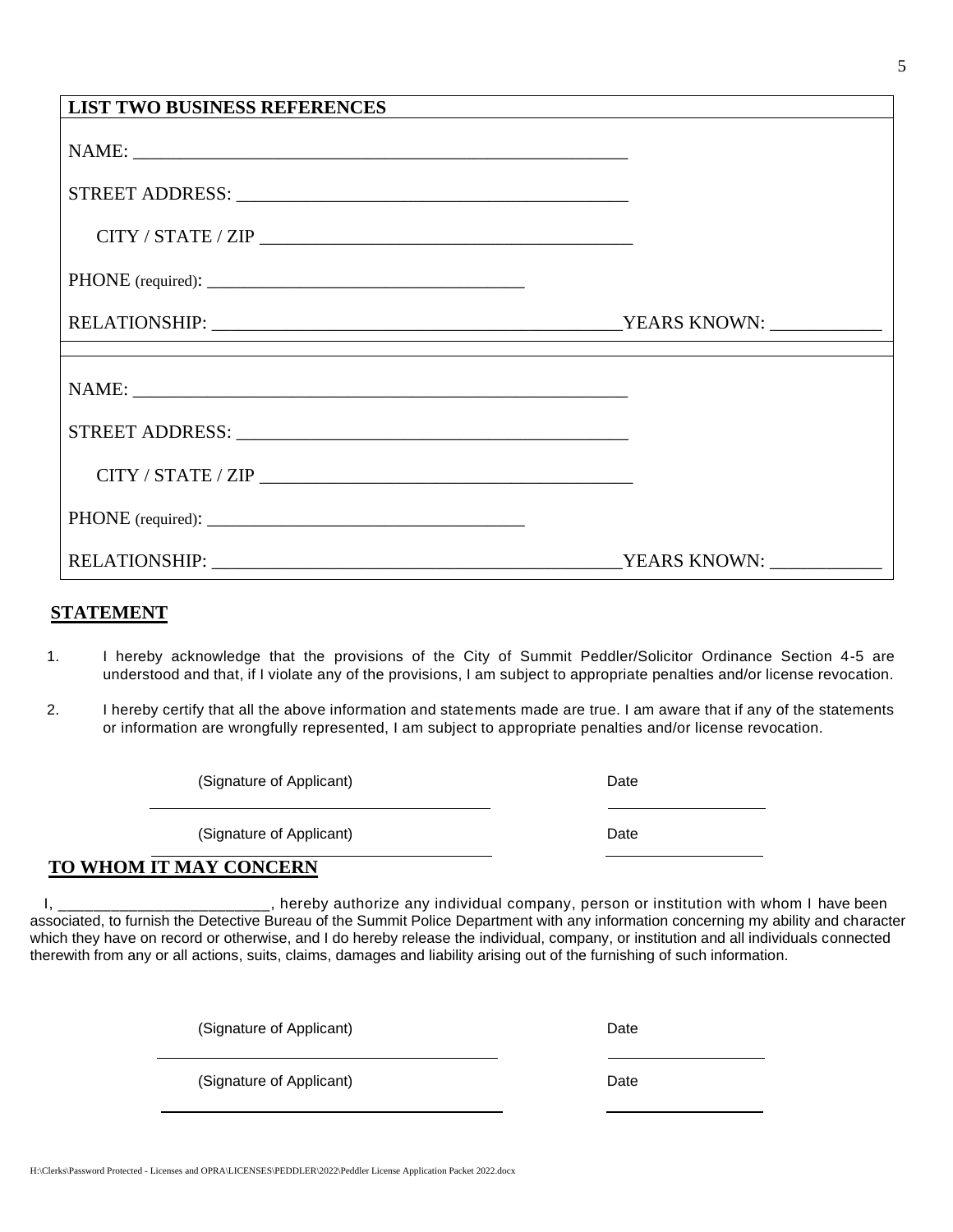# **INSURANCE CERTIFICATE REQUIREMENTS** (*Must* be provided on Insurance Certificate)

- a. "The certificate holder, City of Summit, is included as an additional insured as respects losses arising solely from the operation of the licensed peddling activity."
- b. The City of Summit shall be provided with 30 days written Notice of Cancellation.

## **HOLD HARMLESS CLAUSE**

#### **(may be provided by signature of authorized company representative on this document or provided on insurance certificate)**

c. (Licensee name) shall indemnify and hold harmless the City of Summit and its agents and employees from and against all claims, damages, losses and expenses, including but not limited to attorney fees, arising out of or from the performance of its work, providing that such claims damages, losses or expenses (1) are attributable to bodily injury, sickness, disease or death, or, to injury to or destruction of tangible property, including the loss of use resulting therefrom and (2) are caused in full or in part by any negligent acts or omission of the licensee or any one directly or indirectly employed by the licensee regardless of whether or not it is caused in part by a party indemnified hereunder.

\_\_\_\_\_\_\_\_\_\_\_\_\_\_\_\_\_\_\_\_\_\_\_\_\_\_\_\_\_\_\_\_\_\_\_\_\_\_

\_\_\_\_\_\_\_\_\_\_\_\_\_\_\_\_\_\_\_\_\_\_\_\_\_\_\_\_\_\_\_\_\_\_\_\_\_\_

Signature of Licensee

Date

Sworn and subscribed to

before me this \_\_\_\_\_\_\_\_\_

day of \_\_\_\_\_\_\_\_\_\_\_\_\_\_\_, 20\_\_\_\_\_.

\_\_\_\_\_\_\_\_\_\_\_\_\_\_\_\_\_\_\_\_\_\_\_\_\_\_\_\_\_\_\_\_\_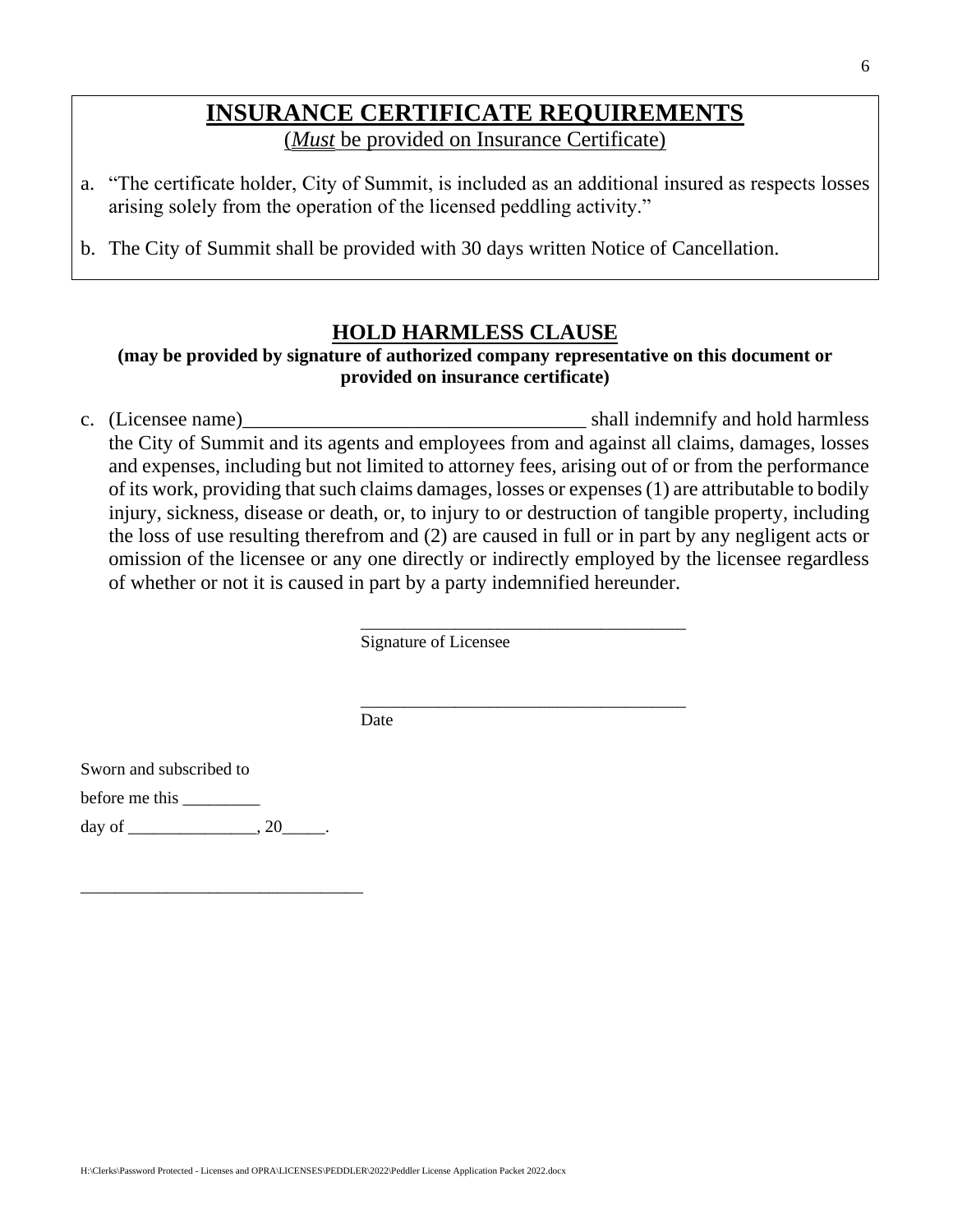

# **THE CITY OF SUMMIT POLICE DEPARTMENT**



512 SPRINGFIELD AVENUE • SUMMIT • NEW JERSEY 07901 PHONE: 908-273-0051 FAX: 908-273-8002

> ANDREW BARTOLOTTI CHIEF OF POLICE

# **CRIMINAL HISTORY RECORD ELECTRONIC FILING INSTRUCTIONS**

- 1) Log onto the website [https://www.njportal.com/njsp/criminalrecords.](https://www.njportal.com/njsp/criminalrecords)
- 2) Click on the **ONLINE FORM 212A** link, a highlighted block located on the lower left side of the page.
- 3) Enter the ORI Number of **NJ0201800**.
- 4) Enter the required information, following the prompts for demographics and payment information.

## **FILING INFORMATION SCREEN**

#### **Firearms Applicants**

- *SBI Number* Enter your state issued SBI # located on your Firearms Identification Card.
- *Reason for Filing Request*  Select the option for NJS 2C:58-3 Purchase of Firearms
- *Reason for Filing Request*  Select the option for Local Ordinance

**All Other Applicants**

• *Description for Filing Request* Type in the correlating statute/ordinance number:

| <b>Application Type</b> | <b>Ordinance No.</b> |
|-------------------------|----------------------|
| Raffle License          | NJSA 5:8:53          |
| Peddler License         | $4-5.5.d, e, f$      |
| Liquor License          | NJAC 13:2-7.7        |
| Taxi/Limo Driver        | $4-26.2$ .e.2        |
| <b>Tow Operator</b>     | $4-9.4.b., c$        |

- 5) Review the Privacy Act of 1974 statement and acknowledge by checking the box as indicated.
- 6) Upon completion of the form, you will receive an email confirmation and receipt that will include a confirmation number.
- 7) Your request will be forwarded to the Summit Police Department for review, approval and submission to the New Jersey State Police for processing.
- 8) Please contact the Summit Police Department at the below listed number to advise us of your submission. Firearms Applicants – Please contact the Detective Bureau at 908-277-9473 Liquor License Applicants - Please contact the Detective Bureau at 908-277-9473 All Other Applicants - Please contact the Police Records Unit at 908-277-9396 / 9394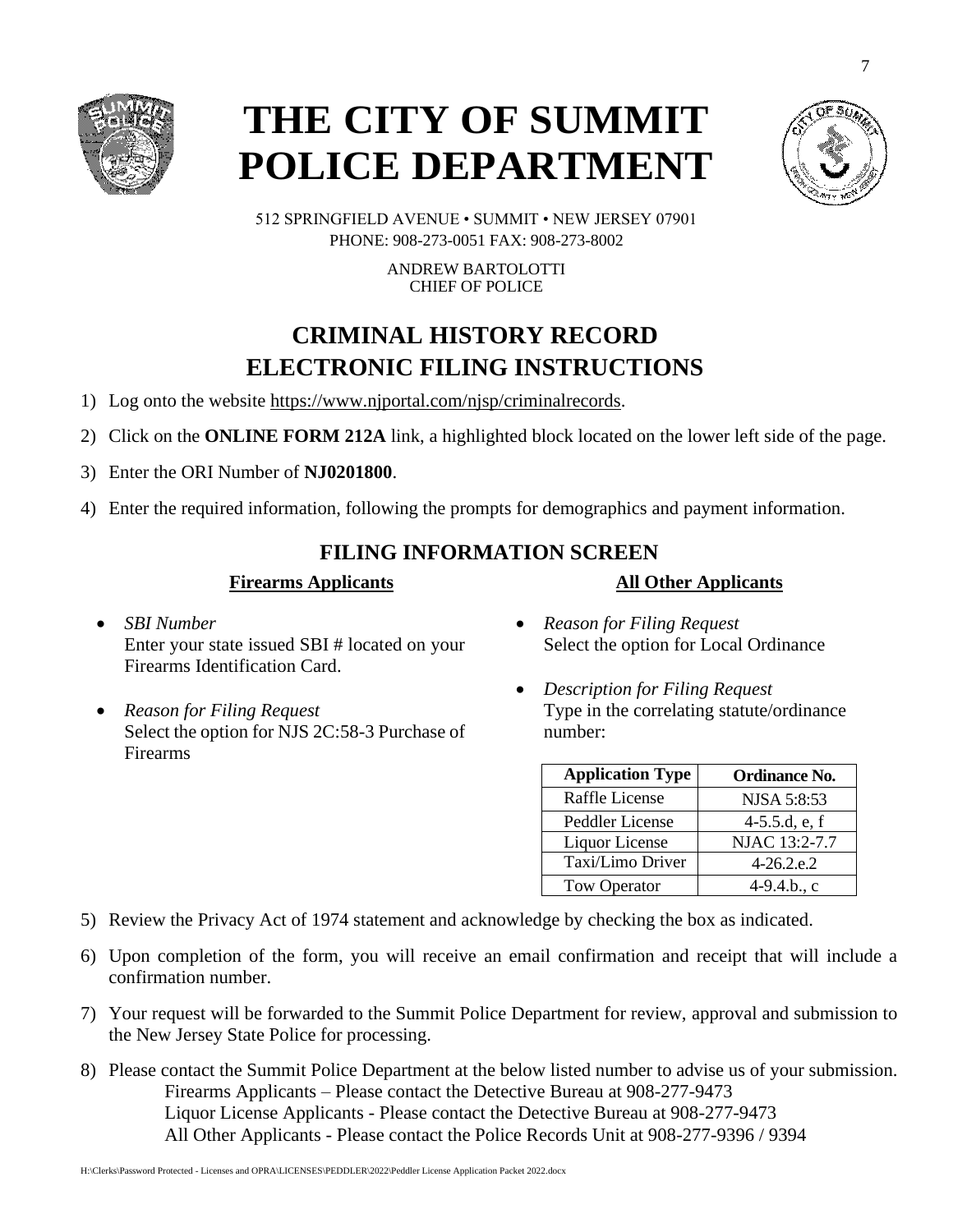#### **Please keep the following pages (8 –19) for your records**

Revised 7/9/2019

#### **4-5 LICENSING OF PEDDLERS AND SOLICITORS.**

Prior Ordinance history: Ord. No. 2123, Ord. No. 2132, Ord. No. 2142, Ord. No. 2163, Ord. No. 02-2553, Ord. No. 05-2684, Ord. No. 06-2740, Ord. No. 10-2895.

#### *4-5.1 Purpose.*

It is desirous to regulate peddling and soliciting within the City in order to ease existing problems associated with street and sidewalk congestion, to protect the rights of property owners and residents of the City and otherwise promote and protect public health, safety and welfare.

In order to effectively implement such regulation of peddling and soliciting, it is necessary to establish definitions, guidelines and procedures. (Ord. No. 13-3009)

#### *4-5.2 Definitions.*

As used in this section:

*Charitable organization* shall mean any benevolent, philanthropic, patriotic, political, religious, notfor-profit, nonprofit, educational, civic, fraternal, social service, veteran, senior citizens' associations, officially recognized volunteer fire, police, first aid or rescue squad organizations, environmental or eleemosynary group, association or corporation which have been granted tax exempt status by the Internal Revenue Service that solicits and collects contributions for charitable purposes.

*Charitable purpose* shall mean any charitable, benevolent, philanthropic, patriotic, religious, not-forprofit, nonprofit, educational, civic, fraternal, social service, veteran, senior citizens, associations, officially recognized volunteer fire, police, first aid or rescue squad organizations, environmental or eleemosynary purpose.

*Charitable solicitation* shall mean the request, other than by means of United States mail, directly or indirectly, of money, credit, property, financial assistance or other thing of value whether or not a purchase or exchange of merchandise is involved, on the plea or representation that such money, credit, property, financial assistance or other thing of value will be used for a charitable purpose as defined herein or desiring to solicit, or having solicited in its name from other than its active membership contributions or financial assistance of any kind or desiring to sell or distribute any item of literature or merchandise within the City for a charitable purpose as defined herein.

*City* shall mean the City of Summit.

*Contribution* shall mean the promise or grant of any money or property of any kind or value.

*Food* shall mean any perishable or nonperishable consumable foodstuff or beverage merchandise.

*Merchandise* shall mean all goods, clothing, jewelry, wares, food, fruit, vegetables, farm products, magazines, periodicals and all kinds of articles of personal property for domestic use, including product samples. Orders of contracts for a service, home improvement or alteration and market and opinion surveys or polls are, for the purposes of this section deemed "merchandise."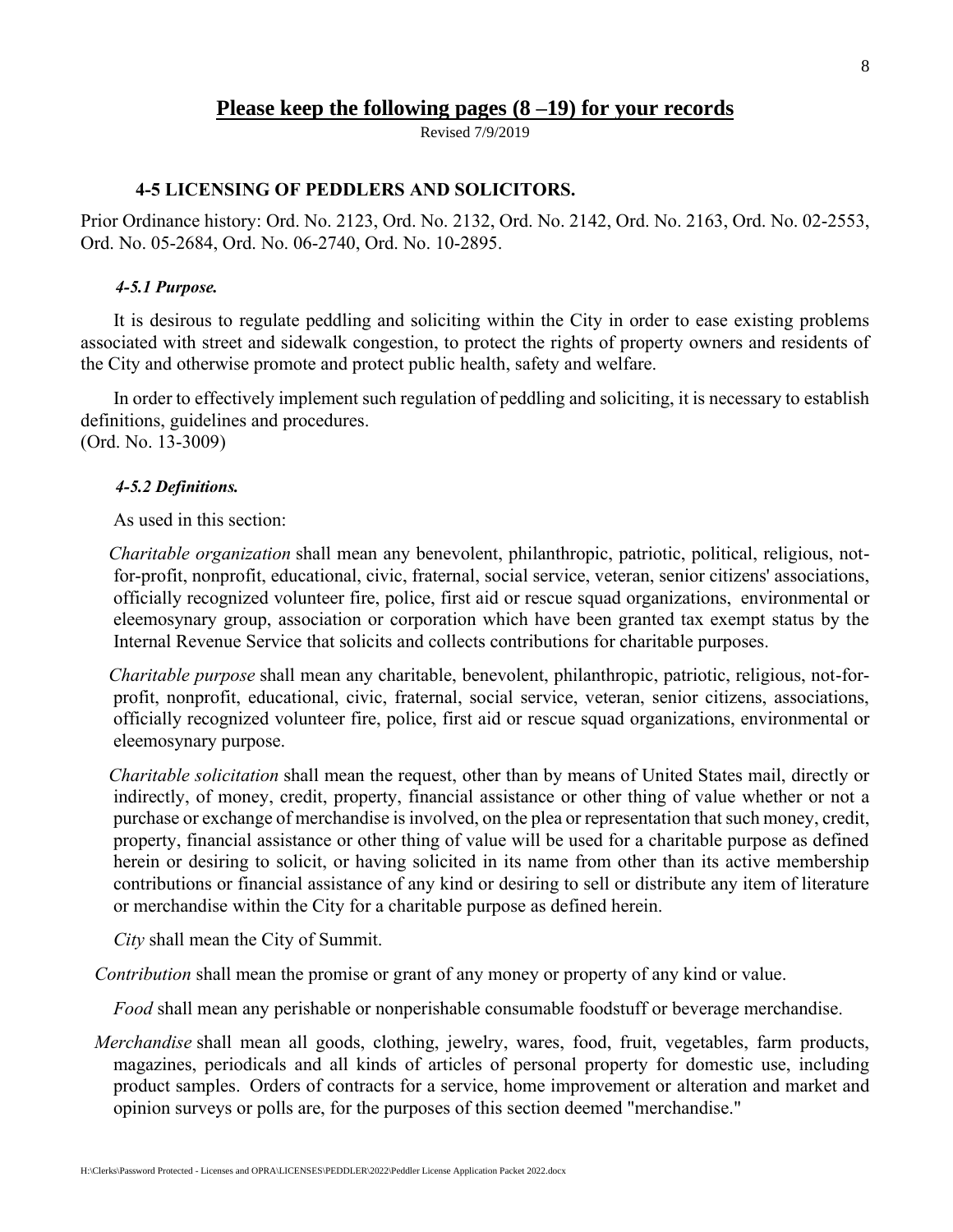*Mobile food vendor* shall mean and include a peddler or solicitor who transports prepared food, foodstuffs to be prepared or cooked prior to sale and beverages for sale in the City by vehicle or pushcart, such food or beverage to be sold to individual patrons while the vehicle is stopped or parked.

*Peddler* or *solicitor* shall mean each individual peddler, hawker, vendor, canvasser or solicitor and shall include any person traveling by foot, wagon, motor truck, motor vehicle or any other type of conveyance carrying, conveying or transporting merchandise or food, taking or attempting to take orders for sale of merchandise or food, or for services to be furnished or performed in the future whether or not such individual has, carries or exposes for sale a sample of the merchandise or food or service, or making sales and delivering such merchandise or food or service to purchasers, and whether or not he is collecting advance payments on such sales. A mobile food vendor shall be a peddler or solicitor. Wholesaler salesmen calling on retail merchants are specifically excluded from the definition of "peddler" or "solicitor."

*Person* shall mean and include the singular and the plural and any person, firm or corporation, association, club, partnership, society or any other organization performing the peddling or soliciting activity.

*Vehicle* shall mean and include wagons, carts, trailers, motor trucks, motor vehicles, service dispensers or other types of conveyance.

*Veteran* shall mean a person in an individual capacity, not part of a company, partnership or corporation, qualifying under N.J.S.A. 45:24-9 and 10 and not include anyone other than the qualifying individual.

(Ord. No. 13-3009)

#### *4-5.3 License Required.*

a. It shall be unlawful for any peddler or solicitor, as defined in subsection 4-5.2, to engage in such activity within the City without first obtaining a license as provided herein.

b. Individual and separate licenses shall be required for each separate person.

c. Residents displaying signs, no larger than one (1) square foot, on their entrance door stating: "No Solicitation," "No Salesmen," or "Do Not Disturb" or words of similar import shall not be solicited. (Ord. No. 13-3009)

#### *4-5.4 Application for License.*

All applicants shall pay the license fee required by subsection 4-5.6, if applicable, and file with the City Clerk a sworn written application on forms to be furnished by the City Clerk which shall give the following information:

a. The name and a description of the applicant, including date of birth, driver's license number and Social Security or tax identification number.

b. The permanent home address and full local address, if any, of the applicant. If the applicant is a corporation, the name and address of its registered agent.

c. The name and address of employer, firm or person represented, together with credentials establishing the exact relationship.

d. A brief statement of the nature of the business and a description of the merchandise or service to be sold or distributed.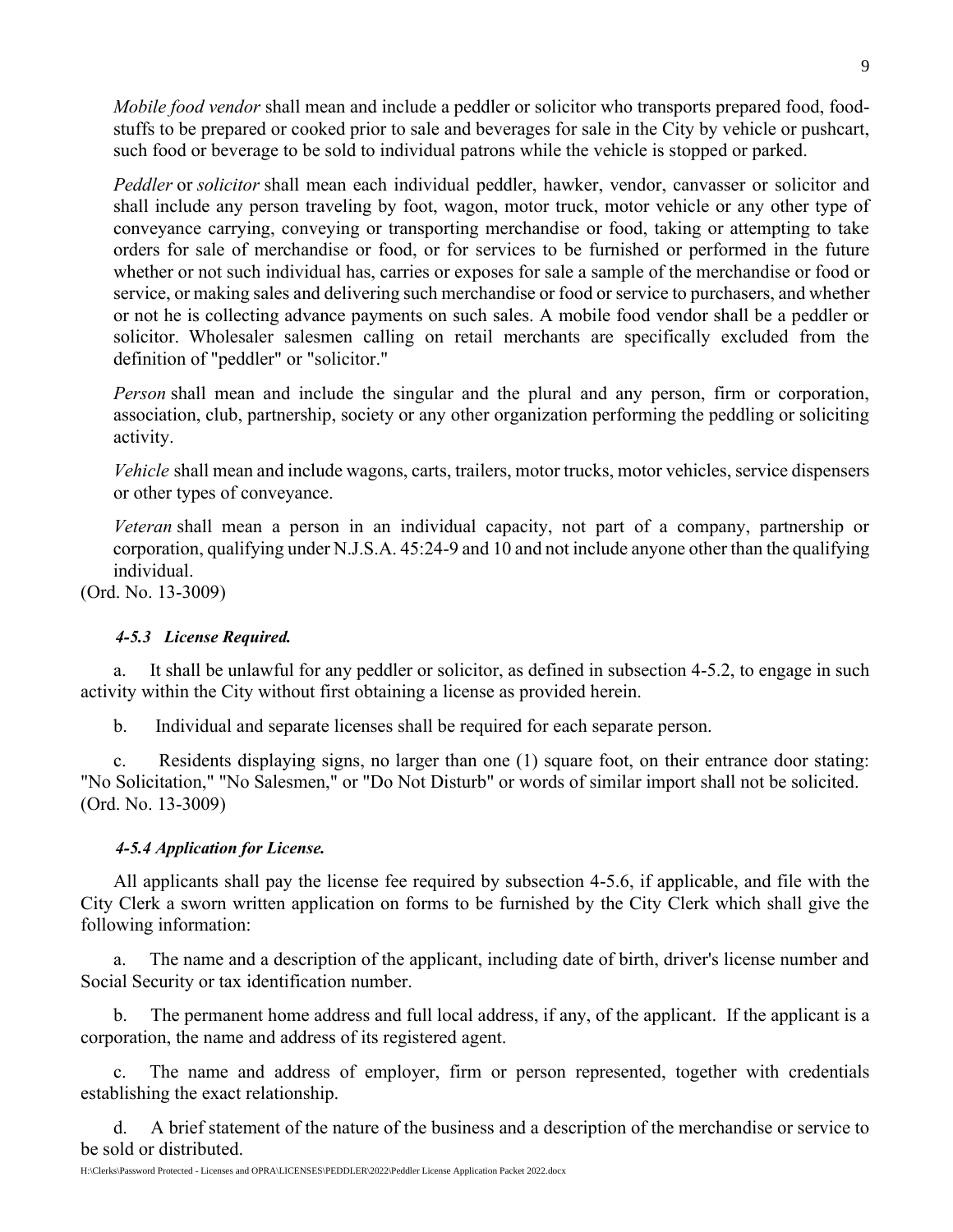e. If the licensed activity is to be carried on at a fixed location, the address and description of the premises.

f. The length of time for which the license is required.

g. If a vehicle is to be used, a description of the vehicle and its license number.

h. The days of the week and the hours of the day during which the licensed activity will be conducted.

i. The place where the merchandise to be sold or offered for sale is manufactured or produced, the place where such merchandise is located at the time such application is filed and the proposed method of delivery.

j. A photograph of the applicant taken sixty (60) days immediately prior to the date of the application, which photograph shall clearly show the head and shoulders of the applicant and shall measure two by two (2" x 2") inches.

k. A statement as to whether the applicant has been convicted of any crime, misdemeanor or violation of any municipal ordinance, other than traffic offenses, the nature of the offense and the punishment and/or penalty imposed.

l. When a license is issued in accordance with subsection 4-5.14d., no other license may operate within five hundred (500) yards of the perimeter of the event. (Ord. No. 13-3009)

#### *4-5.5 Investigation; Denial or Issuance of License.*

- a. Upon receipt of the application, the City Clerk shall transmit the same:
	- 1. For food or mobile food vendors to the Health Officer, Chief of Police, and Fire Official.
	- 2. For merchandise other than food or mobile food vendors to the Chief of Police.
	- 3. For all fixed location vendors to the Zoning Officer.

b. The Health Officer shall cause such necessary and appropriate inspections to be made as he deems necessary for the protection of the public welfare. If, as a result of each investigation, the health conditions of the applicant's business are found to be in noncompliance with applicable health code provisions or requirements or otherwise unsatisfactory, the Health Officer shall endorse on the application his disapproval and the City Clerk shall notify the applicant that his application is disapproved. In determining whether the health conditions of the applicant's business are satisfactory, the applicant shall successfully complete a food inspection course provided by the Board of Health and shall further submit proof satisfactory to the Health Officer of access to toilet facilities within the City.

c. If, as a result of such investigation, the health conditions of the applicant's business are found to be satisfactory, the Health Officer shall endorse his approval on the application.

d. If, upon review of the application, the applicant's character or business responsibility is found to be unsatisfactory, the Chief of Police shall endorse on the application his disapproval, and the City Clerk shall notify the applicant that his application is disapproved. Any determination by the Chief of Police that an application is unsatisfactory shall be based upon one (1) or more of the following findings with respect to the applicant: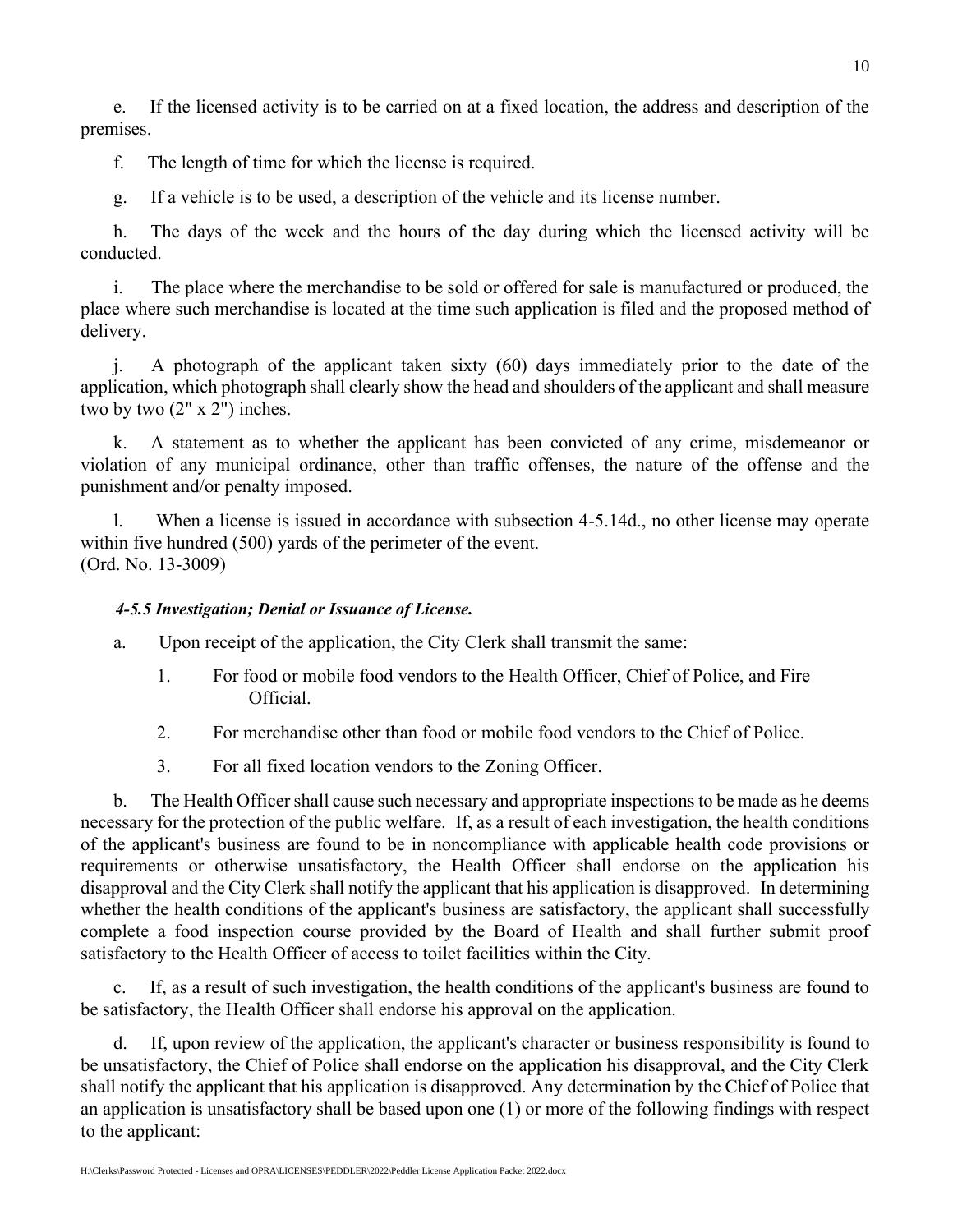1. Conviction of a crime relating adversely to the occupation of peddling or soliciting, which shall be determined in accordance with the provisions of N.J.S.A. 2A:168A-2 and set forth in a written explanation provided to the applicant based upon consideration of the following factors or any other factors:

(a) The nature and duties of the business for which a license is sought;

(b) The nature and seriousness of the crime;

(c) Circumstances under which the crime occurred;

(d) The date of the crime;

(e) The age of the person when the crime was committed;

(f) Whether the crime was an isolated or repeated incident;

(g) Social conditions which may have contributed to the crime; and

(h) Any evidence of rehabilitation, including good conduct in prison or in the community, counseling or psychiatric treatment received, acquisition of additional academic or vocational schooling, successful participation in correctional work-release programs or the recommendation of persons who have or have had the applicant under their supervision.

2. Prior violation of a peddling or soliciting ordinance.

3. Previous fraudulent acts or conduct.

4. Record of breaches of soliciting contracts.

5. Misrepresentation or false statement contained in the application for the license.

e. If, upon review of application, the character and business responsibility of the applicant are found to be satisfactory, the Chief of Police shall endorse approval on the application.

f. The Fire Official shall cause such necessary inspections to be made as he may deem necessary with regard to the State Uniform Fire Code. If, as a result of each investigation, the conditions of the applicant's business are found to be in noncompliance with applicable State Uniform Fire Code provisions or requirements or otherwise unsatisfactory, the Fire Official shall endorse on the application disapproval and the City Clerk shall notify the applicant that the application is disapproved.

If, as a result of such inspection, the peddling or soliciting activity fire safety conditions are found to be in conformance with the State Uniform Fire Code, the Fire Official shall endorse approval on the application.

h. The Zoning Officer shall review the application to determine if the peddling or soliciting activity and proposed fixed location is in conformance with the Development Regulations Ordinance. If, as a result of each review, the peddling or soliciting activity and fixed location of the applicant's business is found to be in noncompliance with applicable Development Regulations Ordinance provisions or requirements or otherwise unsatisfactory, the Zoning Officer shall endorse on the application disapproval and the City Clerk shall notify the applicant that the application is disapproved.

i. If, as a result of such review, the peddling or soliciting activity and fixed location are found to be in conformance with the Development Regulations Ordinance, the Zoning Officer shall endorse approval on the application.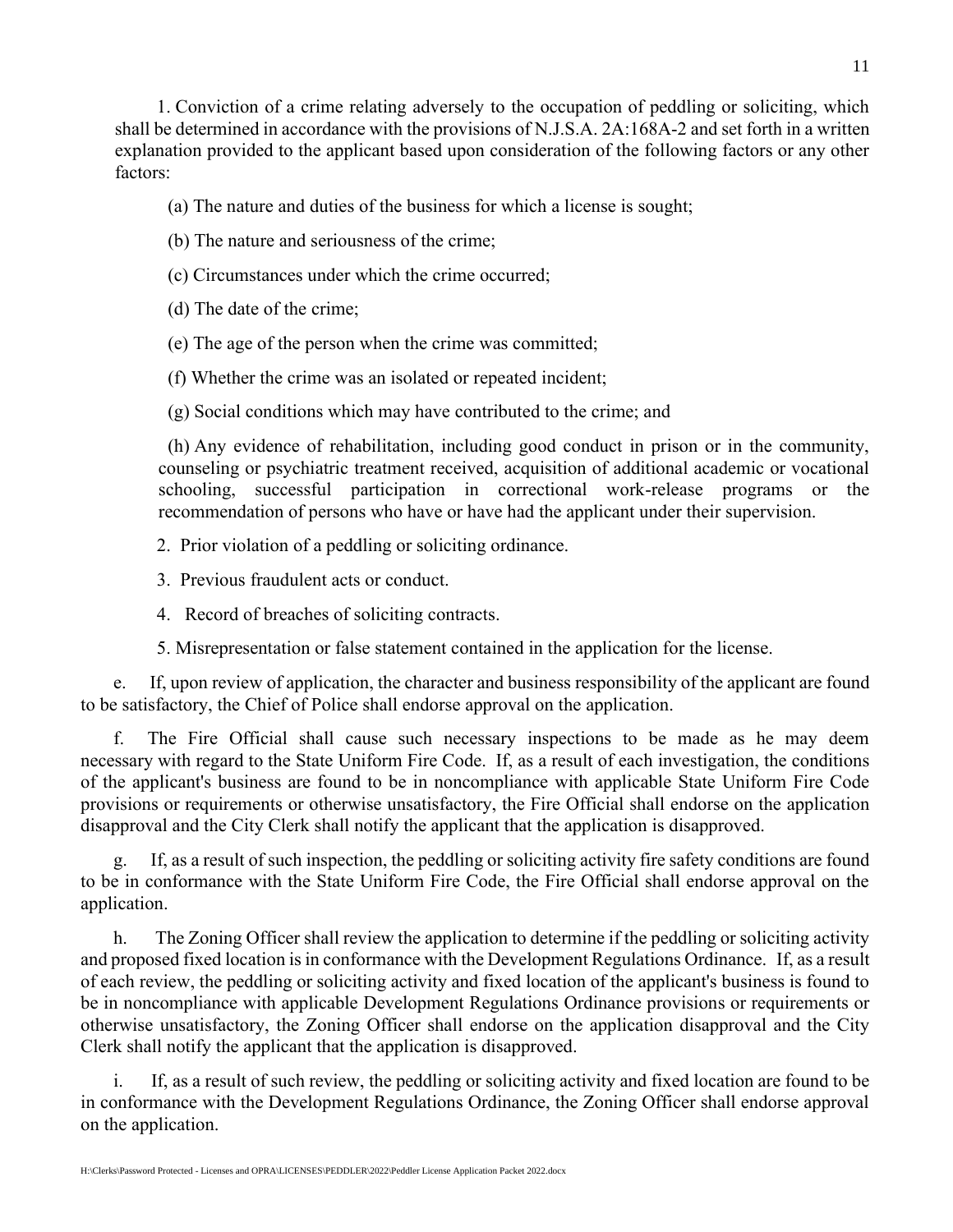j. If the Health Officer, Chief of Police, Fire Official and Zoning Officer, as applicable, shall each have endorsed his approval on the application, the City Clerk shall deliver to the applicant his license. Applications shall be processed no later than two weeks from submission to the City. The City Clerk shall keep a record of all licenses and all complaints received, if any, concerning each license.

k. The license issued hereunder shall contain the signature of the issuing officer and shall show:

- 1. The name, address and photograph of the licensee.
- 2. The class of license issued.
- 3. The kind of merchandise or services to be sold or distributed thereunder.
- 4. The date of issue.
- 5. The length of time the license shall be operative.

6. The license number and other identifying description of any vehicle used in the peddling or soliciting activity licensed.

l. A license may be issued on a weekly, monthly, yearly or daily basis.

m. No license shall be assigned or transferred. (Ord. No. 13-3009)

#### *4-5.6 License Fees.*

The nonrefundable fee to be paid by each applicant at the time of submitting an application for a license shall be as follows:

a. For a weekly license: one hundred (\$100.00) dollars per week. For the purposes of this section, a "week" shall constitute any six (6) consecutive days, excluding Sundays. (Ord. No. 19-3196)

b. For a monthly license: Three hundred (\$300.00) dollars per month. (Ord. No. 19-3196)

c. For a yearly license: five hundred (\$500.00) dollars per year. (Ord. No. 19-3196)

d. With respect to a peddler or solicitor conducting its business door-to-door, two hundred fifty (\$50.00) dollars per day for a daily license. (Ord. No. 19-3196)

e. For use of the fixed locations described in subsection 4-5.8b. five hundred seventy-eight (\$578.00) dollars per year for each location. (Ord. No. 13-3009)

# *4-5.7 Regulations Governing Operations.*

a. Every holder of a peddler's or solicitor's license issued by the City Clerk under the authority of this section or by the Register of the County of Union under the authority of N.J.S.A. 45:24-9 (Veteran or Exempt Fireman of a Volunteer Fire Department) shall be required to carry the license with him while engaged in the business or activity licensed within the corporate limits of the City. When the licensed activity is conducted at a fixed location or from a vehicle, the license shall be prominently displayed at the location or on the vehicle. Each vehicle used shall display a license tag bearing the words "Sales License for the Year 20 cm." In all other cases, the licensee shall have the license in his possession at all times and shall display it upon the request of any citizen or official of the City.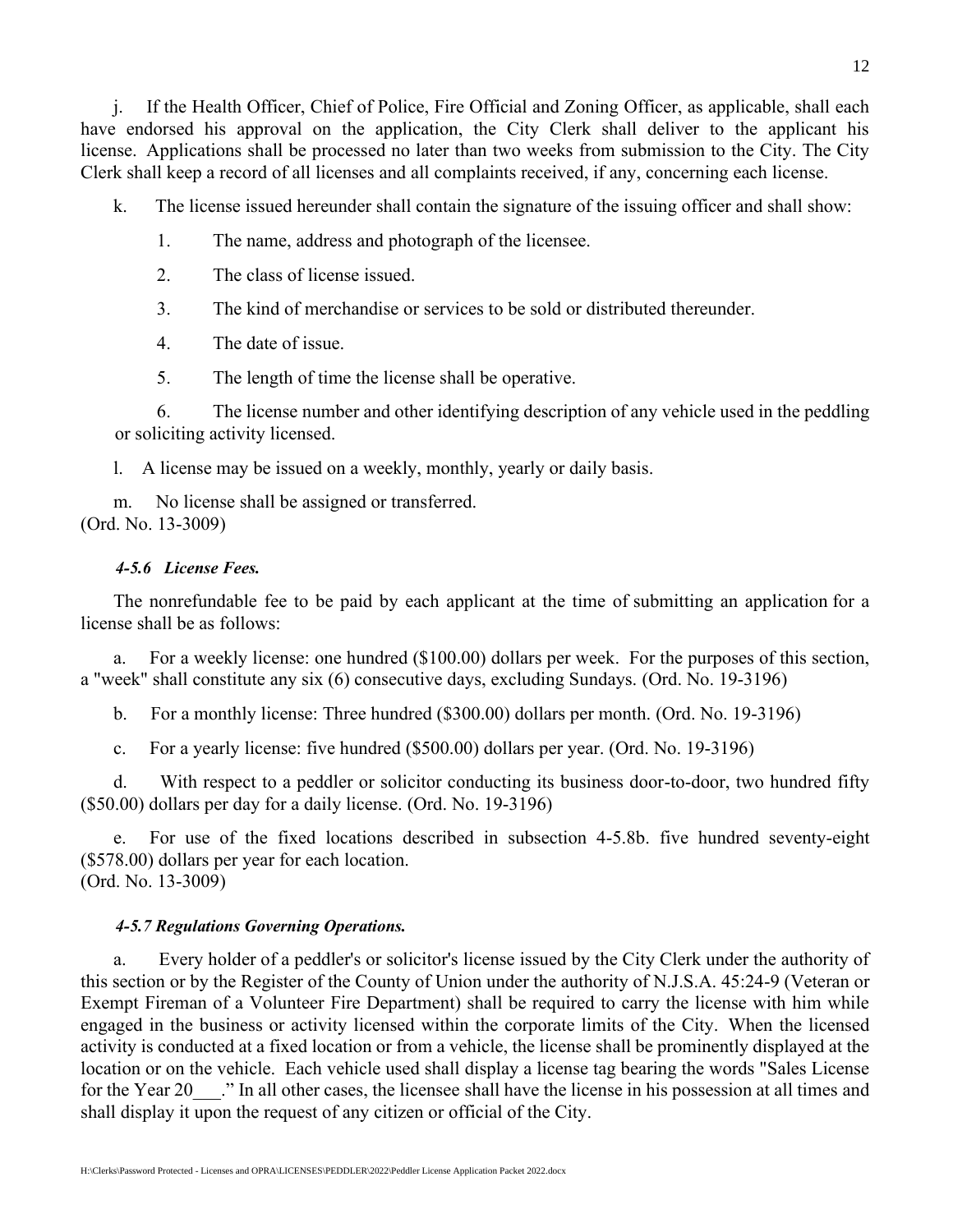b. Every such licensee shall restrict his selling activity within the City to the hours between 9:00 a.m., prevailing time, and 9:00 p.m. on Mondays through Saturdays and shall notify the Police Officer on duty at least once in every week in which he plans to conduct the activity, before commencing his selling, soliciting or distributing activity. Such notification shall include a written statement of the general area of the City in which the licensee intends to conduct the activity and a schedule of dates and times when the activity shall be conducted. The licensee shall notify in writing the Police Officer on duty of any change in the area or time of solicitation, should such changes be made during the week. No selling, soliciting or distributing activity shall be conducted on Sundays by licensees. (Ord. No. 19-3196)

c. Every such licensee shall carry and maintain in force insurance covering its operations written by an insurance company licensed to do business in the State of New Jersey and rated "A-" or better by A.M. Best Rating, providing the following minimum coverage and language:

1. Comprehensive General Liability - one million (\$1,000,000.00) dollars per occurrence, two million (\$2,000,000.00 annual aggregate. (Ord. No. 19-3196)

2. Business Automobile Liability - one million (\$1,000,000.00) dollars (each accident), or if the license is granted to an entity that does not own any automobiles and uses employees that would use their own automobiles to conduct the business, then Employers Hired – Non Owned Automobile Liability would be acceptable for the Business Auto Insurance requirement. (Ord. No. 19-3196)

3. The following wording shall appear on the Insurance Certificate:

"The certificate holder (City of Summit) is included as an additional insured as respects losses arising solely from the operation of the licensed peddling activity."

The City and its agents and employees shall be indemnified and held harmless from and against all claims and demands, losses and expenses, and the like arising from the permission granted. The following wording shall either appear on Insurance Certificate or the applicant shall provide this statement as a separate signed notarized Agreement:

"The Certificate holder is included as an additional insured as respects losses arising solely from the (licensed activity). The (licensee) shall indemnify and hold harmless the City and its agents and employees from and against all claims, damages, losses and expenses, including, but not limited to, attorney fees, arising out of or from the performance of their work, providing that such claims, damages, losses or expenses (1) are attributable to bodily injury, sickness, disease or death, or to injury to or destruction of tangible property, including the loss of use resulting therefrom, and (2) are caused in full or in part by any negligent acts or omission of the (licensee), or any one directly or indirectly employed by them regardless of whether or not it is caused in part by a party indemnified hereunder."

d. All licensed peddlers and solicitors must obey all State and local parking laws, rules and regulations.

e. Vehicles moved or parked on public streets in connection with a peddler's or solicitor's operation must comply with all State, local and motor vehicle laws.

f. No signs or other displays or apparatus are to be erected or displayed without the approval of the Fire Official and Zoning Officer, except for signs on vehicles that stipulate prices on merchandise offered.

g. Mobile food vendors must provide for the disposal of garbage and recycling cans and/or bottles. Mobile food vendors are not to use public receptacles for garbage or recyclables attributable to that peddler's operation.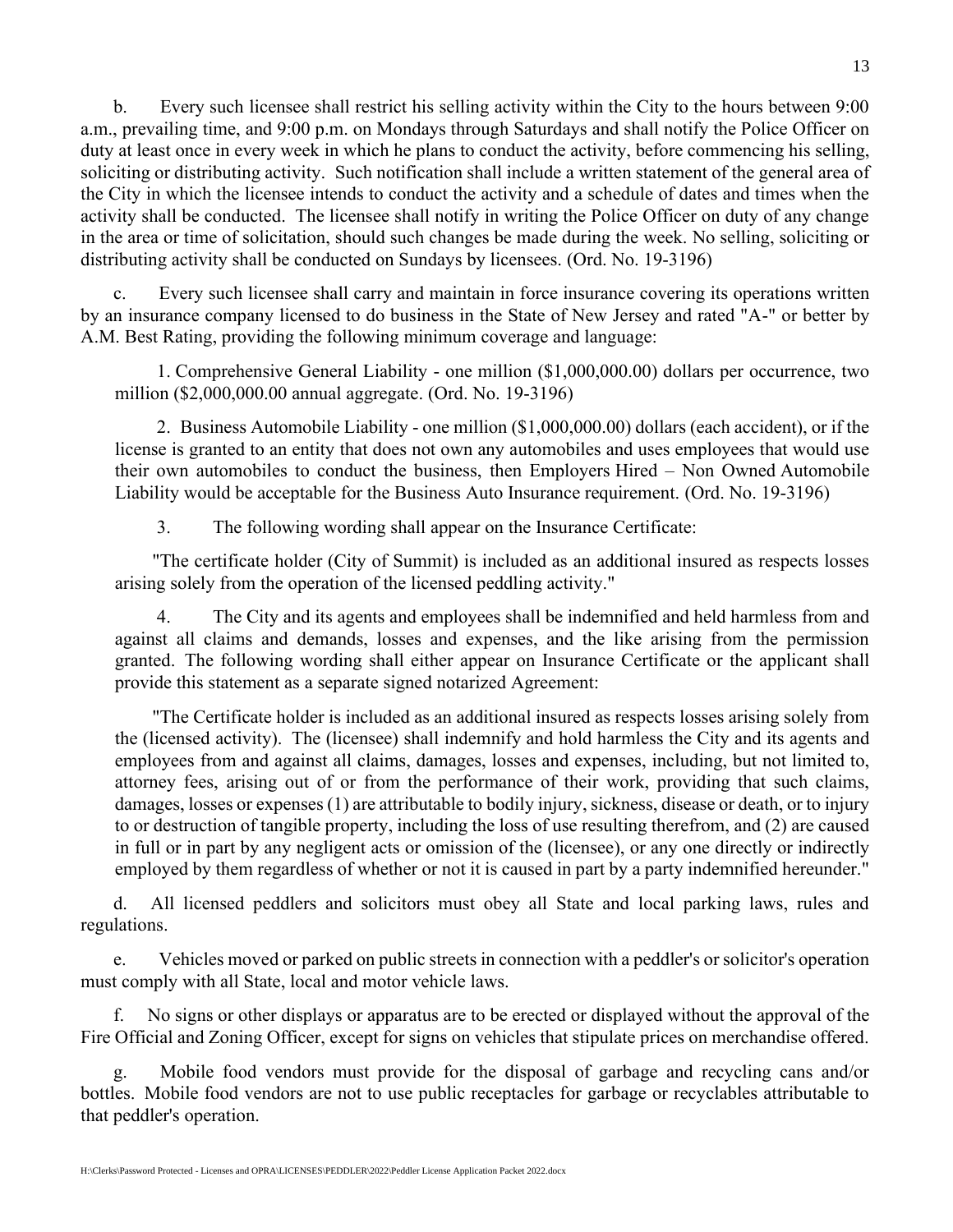h. Peddlers and solicitors are prohibited from serving drivers or passengers of vehicles and are only allowed to serve pedestrian customers.

i. Peddlers and solicitors are prohibited from the use of temporary public utility hookups without prior approval of the Construction Code Official.

No peddler or solicitor, nor any person in their behalf, shall shout, cry out, blow a horn, ring a bell or use any sound device, including any loudspeaking radio or sound amplifying system upon any of the streets, alleys, parks or other public or private places in the City to call attention to his business or to his merchandise.

k. The vehicle used by a peddler or solicitor shall contain all merchandise and equipment with the exception of one (1) chair for the exclusive use of the peddler or solicitor. Such vehicle shall not exceed eight (8') feet in width and twenty-two (22') feet in length.

l. Except for maintenance or service necessitated by emergency, no maintenance or service shall be furnished or performed by peddlers or solicitors on any vehicle as defined in subsection 4-5.2 licensed pursuant to this section. (Ord. No. 13-3009)

#### *4-5.8 Geographic Limitations.*

a. *General.*

1. Peddlers or solicitors shall not stop or park any vehicle on privately owned property for the purpose of conducting a sale without having first filed a written authorization for the same from the property owner with the licensing authority. No peddler or solicitor shall conduct or attempt to conduct his business on any residence or on any privately owned property on which is posted a sign expressly prohibiting such activity.

2. A peddler or solicitor must not inhibit pedestrian or vehicular traffic.

3. Peddlers or solicitors shall not stop or park any vehicle in such a manner as to block any advertisement, display or entrance to an existing store.

4. Peddlers and solicitors shall not stop or park any vehicle in an alleyway or walkway and shall not stop or park any vehicle in such a manner as to block entrance to the alleyways or walkways.

5. Peddlers or solicitors shall not park any vehicle in such a manner as to block any municipal sign, public receptacle for garbage, public bench or other public amenity.

6. Peddlers and solicitors must have their intended location approved by the Police Department and Zoning Officer prior to setting up operations. The Traffic Safety Officer shall examine the site to determine if public safety is adversely affected by the location.

7. Peddlers and solicitors, unless approved for a fixed location as defined in subsection 4-5.8.b, shall be permitted to remain in one location for up to one hour, after which the peddler or solicitor must move at least five hundred (500) feet therefrom.

#### b. *Central Business District.*

1. There is hereby established solely for the purposes of this section in implementing the regulation of peddling and soliciting a Central Business District ("CBD") within the area bounded as follows: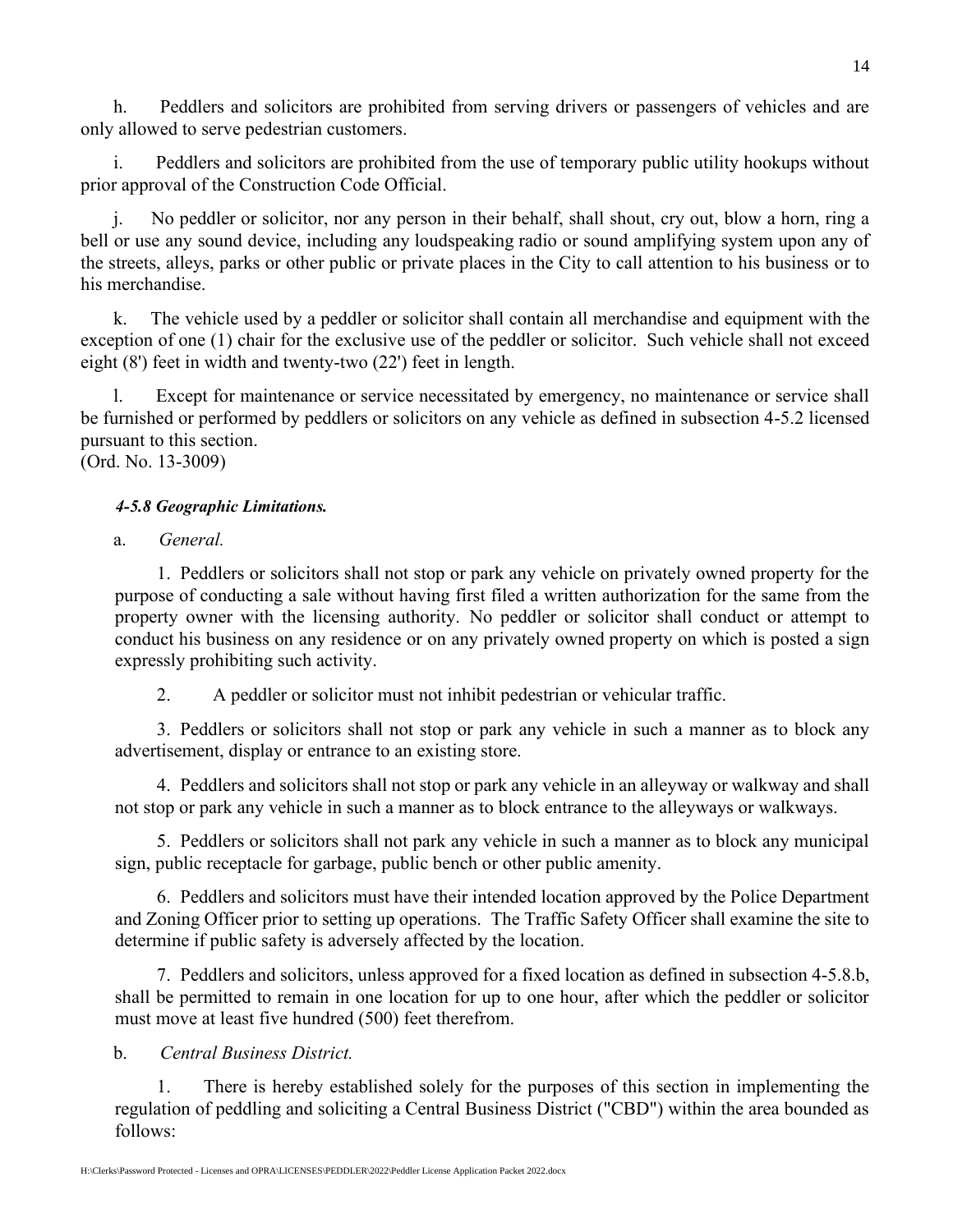Beginning at the intersection of the northerly side of DeForest Avenue and the westerly side of Norwood Avenue and continuing south along the westerly side of Norwood Avenue extended to the northerly side of the railroad; thence, east along the northerly side of the railroad to the westerly side of Maple Street; thence, south along the westerly side of Maple Street to its intersection with the northerly side of Broad Street; thence, returning north along the easterly side of Maple Street to its intersection with the northerly side of the railroad; thence, east along the northerly side of the railroad to the easterly side of Summit Avenue; thence, north along the easterly side of Summit Avenue to its intersection with the southerly side of Springfield Avenue; thence, east along the southerly side of Springfield Avenue to its intersection with the westerly side of Glenwood Place; thence, south along the westerly side of Glenwood Place to its terminus; thence, north along the easterly side of Glenwood Place to its intersection with the southerly side of Springfield Avenue; thence, east along the southerly side of Springfield Avenue to its intersection with the westerly side of Waldron Avenue; thence, west along the northerly side of Springfield Avenue to its intersection with the easterly side of Summit Avenue; thence, north along the easterly side of Summit Avenue to its intersection with the northerly side of DeForest Avenue; thence, west along the northerly side of DeForest Avenue to its intersection with the westerly side of Norwood Avenue and the point and place of beginning.

2. No more than a total of four (4) licenses shall be issued to peddlers or solicitors for the fixed locations described in the following paragraph b.3 in any calendar year within the CBD. In the event there are more than four (4) persons whose applications for licenses have been endorsed by the Health Officer, Chief of Police, Fire Official and Zoning Officer as provided in subsection 4-5.5, licenses will be issued on a first-come first-approved basis.

3. Peddling or soliciting within the CBD shall be restricted to the following four (4) fixed locations:

(a) Northwest corner of Park and Shop Lot #1, DeForest Avenue between Woodland Avenue and Maple Street;

(b) West side of Park and Shop Lot #2, north of the pedestrian walkway, DeForest Avenue between Maple Street and Beechwood Road; and

(c) Northeast corner of Park and Shop Lot #3, within the no parking area curbline adjacent to, without blocking, the pedestrian walkways, DeForest Avenue between Beechwood Road and Summit Avenue.

(d) West side of Summit Avenue, one hundred ninety (190') feet south of the southerly curbline of Broad Street, immediately prior to the first metered parking space.

4. The vehicle used by a peddler or solicitor approved for a fixed location described in subsection 4-5.8b.3 shall contain all merchandise and equipment with the exception of one (1) chair for the exclusive use of the peddler or solicitor. Such vehicle shall not exceed six (6') feet in width and twelve (12') feet in length.

5. Peddler vehicles other than the licensed peddler vehicle approved for a fixed location described in subsection 4-5.8b.3 will be subject to all existing parking ordinances and regulations for downtown employees as defined in subsection 7-25.4. (Ord. No. 13-3009)

#### *4-5.9 License Not Transferable.*

Licenses shall not be transferable. (Ord. No. 13-3009)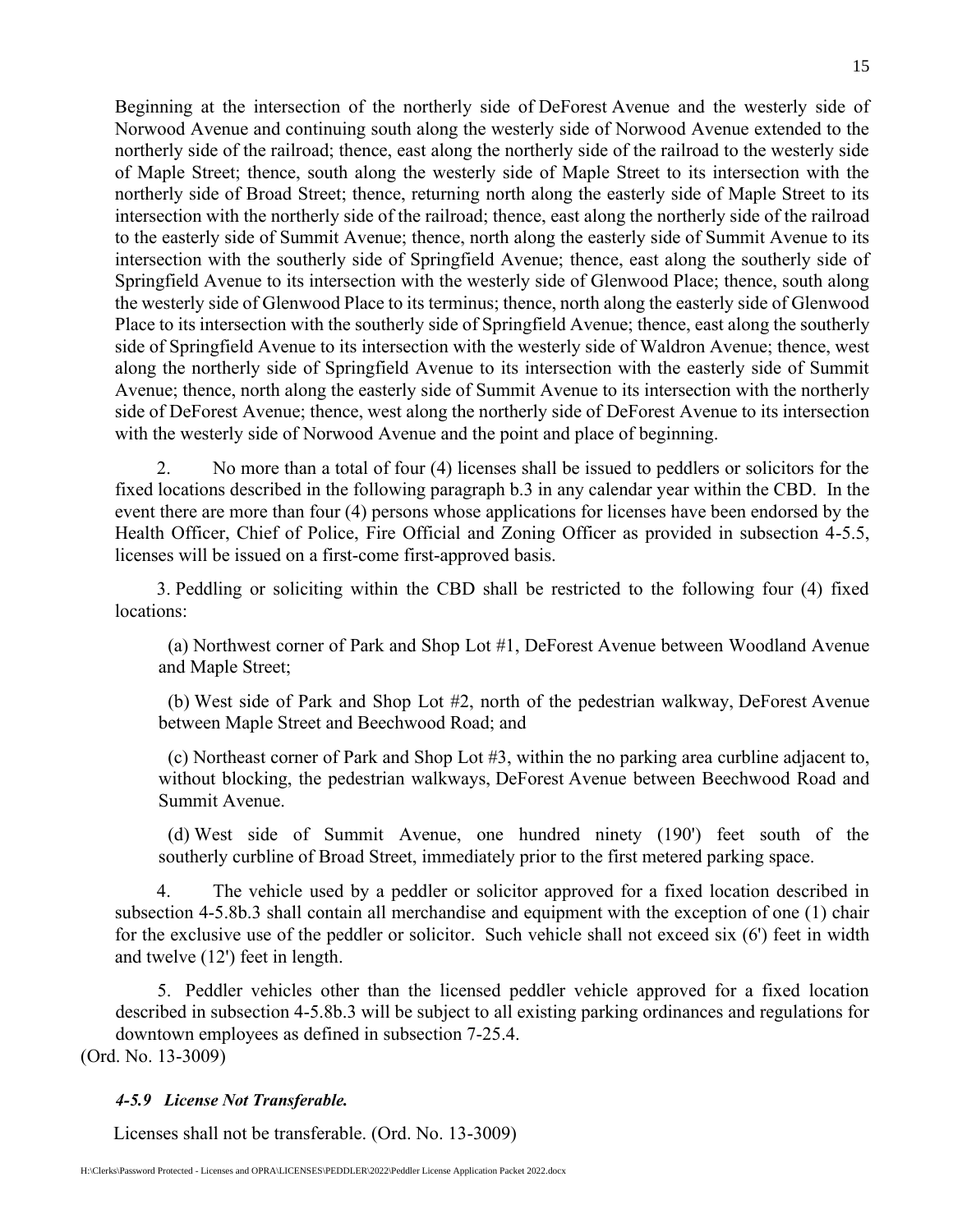#### *4-5.10 Enforcement.*

It shall be the duty of any Police Officer of the City to enforce provisions of this section and to require any person seen peddling or soliciting, who is not known by such officer to be duly licensed, to produce his peddler's or solicitor's license. Where applicable, the Health Department, Fire Official and Zoning Officer shall assist the Police Department in enforcing the provisions of this section. (Ord. No. 13-3009)

#### *4-5.11 Records.*

The City Clerk shall maintain a record of all peddler licenses issued under the provisions of this section and shall record therein all convictions for violations of this section and other pertinent circumstances and incidents reported to the Chief of Police, Health Department, Fire Official, Zoning Officer and City Clerk's Office. (Ord. No. 13-3009)

#### *4-5.12 Revocation of Licenses.*

a. Licenses issued after the investigation provided for under this section may be revoked by the City Clerk after reasonable notice and hearing, for any of the following causes:

1. Fraud or misrepresentation in any application for a permit or license.

2. Fraud, misrepresentation or other dishonesty in the conduct of the licensed activity.

3. Violation of any of the provisions contained in this section governing peddling and soliciting.

4. Conviction of any crime of offense relating adversely to the occupation of peddling or soliciting as determined according to the procedure and based upon the considerations set forth in subsection 4-5.5e.1.

5. Conducting the business of licensed activity, whether by licensee himself or his agents or employees, in any lawful manner or in any manner that constitutes a breach of the peace or a menace to the public health, safety or general welfare.

b. Notice of hearing for a revocation of a license shall be given in writing setting forth the grounds of complaint and the time and place of hearing. Such notice shall be served personally upon the licensee or mailed, postage prepaid, to the licensee at the address given by the licensee in making application under subsection 4-5.4 herein, at least five (5) days prior to the date for the hearing. (Ord. No. 13-3009)

#### *4-5.13 Appeals.*

Any person aggrieved by any action of the City Clerk, Zoning Officer, Fire Official, Health Officer or Chief of Police, in the denial or revocation of a license, shall have the right to appeal to the City Administrator. The appeal shall be taken by filing with the City Clerk, within thirty (30) days after the notice of the action complained of has been served personally upon the licensee or mailed, postage prepaid, to the licensee at the address given by the licensee in making application under subsection 4-5.4, a written statement setting forth fully the grounds for appeal. The City Clerk shall set a time and place of hearing for the appeal, at which time the Administrator shall conduct a hearing and affirm, modify or reverse the action appealed from.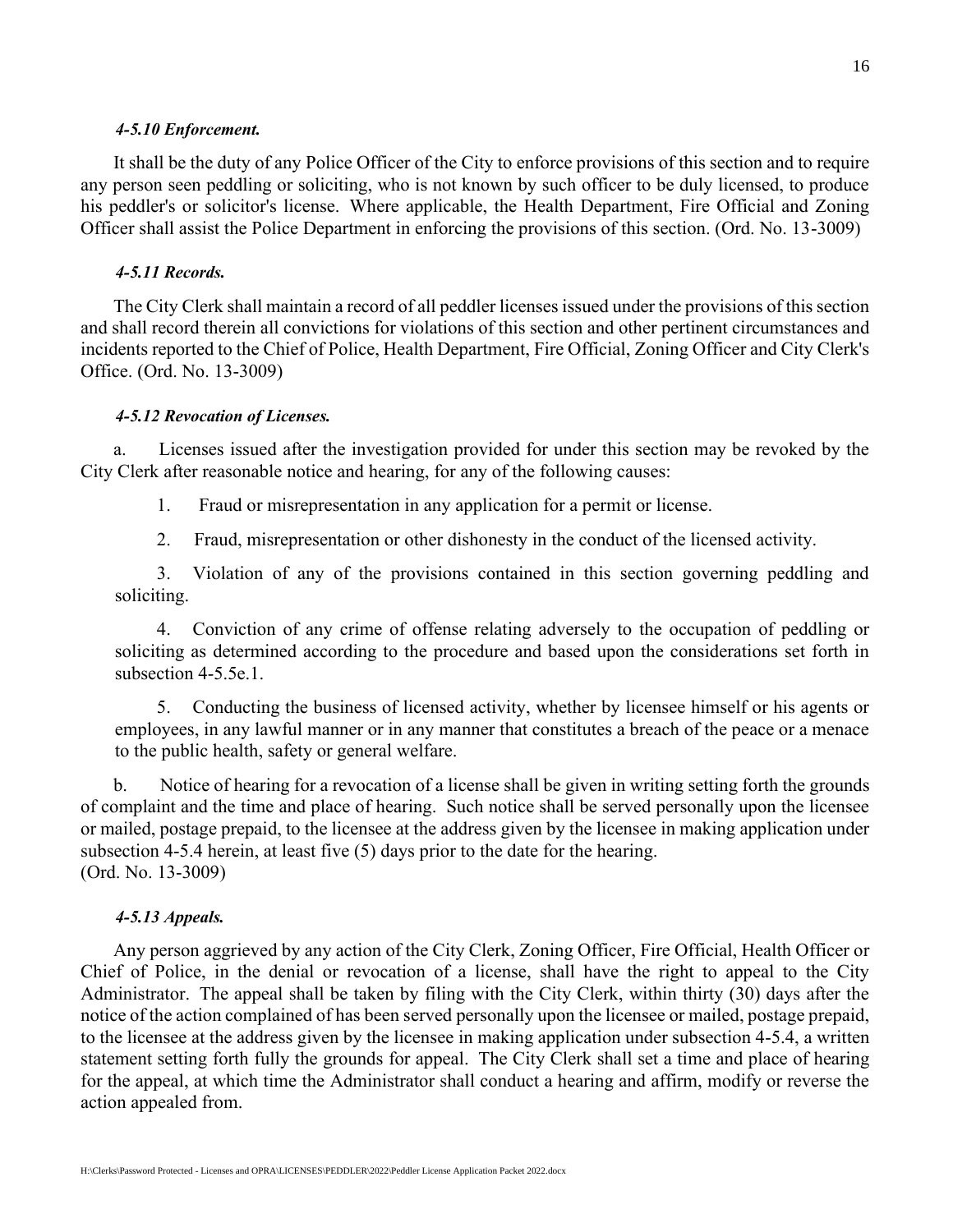An appeal may be made to the Common Council of the City by any person aggrieved by a decision of the City Administrator. Such appeal shall be taken by filing with the City Clerk within twenty (20) days after notice of the decision has been made, a written statement setting forth fully the grounds of the appeal, along with a fee of one hundred five (\$105.00) dollars. The City Clerk shall set a time and place of hearing for the appeal, at which time the Common Council of the City shall conduct a hearing and affirm, modify or reverse the decision appealed from.

(Ord. No. 13-3009)

#### *4-5.14 Exceptions.*

a. Any veteran or exempt fireman of a volunteer fire department holding a special license issued pursuant to N.J.S.A. 45:24-9 and 45:24-10 shall be exempt from procuring a license or paying the fee as provided herein, but shall be required to comply with all other applicable sections of this section and shall be required to register with the City Clerk and obtain a permit which will be issued by the City Clerk upon proper identification and exhibition of such State license.

b. For Summit based youth organizations or Summit chapters of State or national youth organizations, applications shall be completed by person(s) over the age of eighteen (18) as a representative of the youth organization. Applicant(s) and all participants of the youth organization under the age of eighteen (18) shall be required to comply with all other applicable subsections of this section to obtain a license, but shall be exempt from:

- 1. Paying the fee.
- 2. Submission of photographs.

3. Approval of the Health Officer, Chief of Police, and Fire Official if selling merchandise or non-perishable prepackaged food products.

c. The requirements of this section shall not apply to the following:

1. Any public utility or its employees, where the public utility is subject to regulation by the State Board of Public Utility Commissioners; provided, however, that such employees shall display the identification badge or card issued by their employer.

2. Any person engaged in the delivery of merchandise or other articles or things in the regular course of business to the premises of persons who had previously ordered the same or were entitled to receive the same by reason of a prior agreement.

d. The requirements of this section shall not apply on days and at locations when City events are scheduled, including the activities of the Summit Fourth of July and Celebration Committee, Inc., events sponsored by the City and/or Department of Community Programs, or events approved pursuant to Section 12-1, Rules and Regulations for Use of Public Property, following the procedure established in subsection 12-1.2.b.2, and such other days and locations as may be specified from time to time by the Common Council.

(Ord. No. 13-3009; Ord. No. 13-3035)

### *4-5.15 Charitable Solicitation.*

a. Any charitable organization, as defined in subsection 4-5.2, desiring to solicit, or having solicited in its name from other than its active membership contributions or financial assistance of any kind or desiring to sell or distribute any item of literature or merchandise within the City for a charitable purpose shall be exempt from the provisions of subsections 4-5.3 through 4-5.14, 4-5.16 and 4-5.17 of this section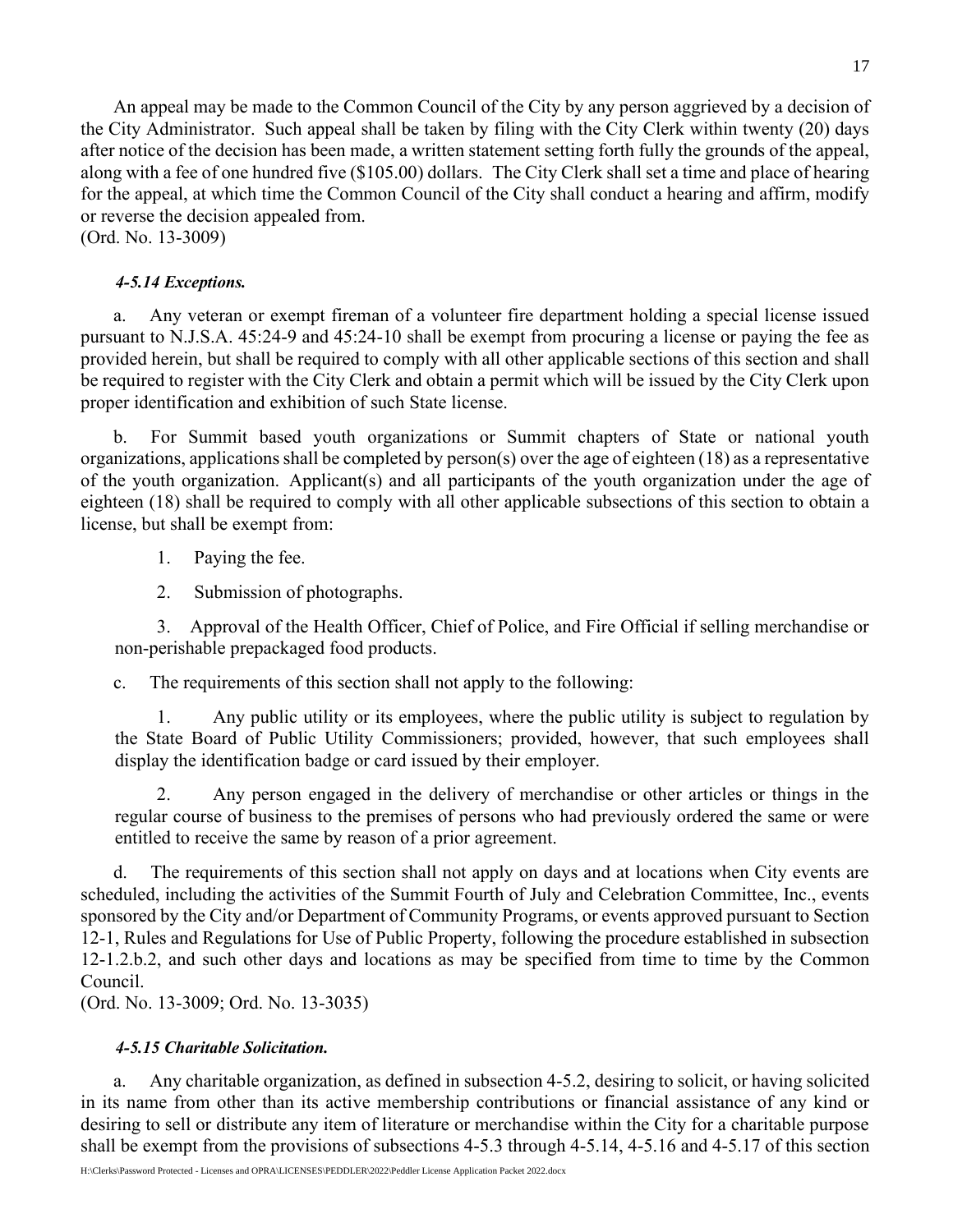provided that a sworn application is filed with the Chief of Police or his designee, which shall give the following information:

1. The name and purpose of the cause for which the charitable solicitation is sought.

2. The name and permanent address of the charitable organization.

3. The period during which charitable solicitation is to be carried on together with a schedule of the dates, times, method of charitable solicitation, and specific areas of the City in which the activity will be conducted.

4. The name and address of each agent or representative who will conduct charitable solicitations and the length of time that the agent or representative has been employed or affiliated with such organization, society, association or corporation.

5. The name, address and copy of a valid driver's license or other form of identification of designated representative to be responsible for the supervision of charitable solicitation.

6. A statement of the effect that if a permit is issued, it will not be used or represented in any way as an endorsement of the proposed charitable solicitation by the City of Summit or its agents.

7. Such other information as may be reasonably required by the Chief of Police, or his designee in order to determine the character and purpose of such charitable solicitation.

b. Upon being satisfied that the application is complete and the charitable solicitation is for a project free from fraud, the organization is a qualified charitable organization as defined in this section, all statements on the application are true, and that the charitable solicitation will solely benefit the charitable purpose named in the application, the Chief of Police, or designee, will notify the applicant in writing of approval identifying the organization, date of issuance, date/s of charitable solicitation, and name of issuing officer. Such permit shall not be transferrable.

c. Each organization to whom a permit has been issued shall furnish proper credentials to its charitable solicitors which shall state the name of the organization, date/s of charitable solicitation, name and address of the charitable solicitor and be submitted to the officer in charge at the Police Department, who will stamp such credentials if found to be consistent with the original application. All charitable solicitors shall have in their possession and present such credentials at the time of charitable solicitation to all persons being solicited and any police officer of the City when requested.

d. Residents displaying signs, no larger than one (1) square foot, on their entrance door stating: "No Solicitation," "No Salesman," or "Do Not Disturb" or words of similar import shall not be solicited.

e. The Chief of Police, or his designee, shall maintain a record of all charitable solicitation permits issued under the provisions of this section and shall record therein all convictions for violations of this section and other pertinent circumstances and incidents.

f. When a license is issued in accordance with subsection 4-5.14d., no charitable solicitation may operate within five hundred (500) yards of the perimeter of the event. (Ord. No. 13-3009)

#### *4-5.16 Special Events.*